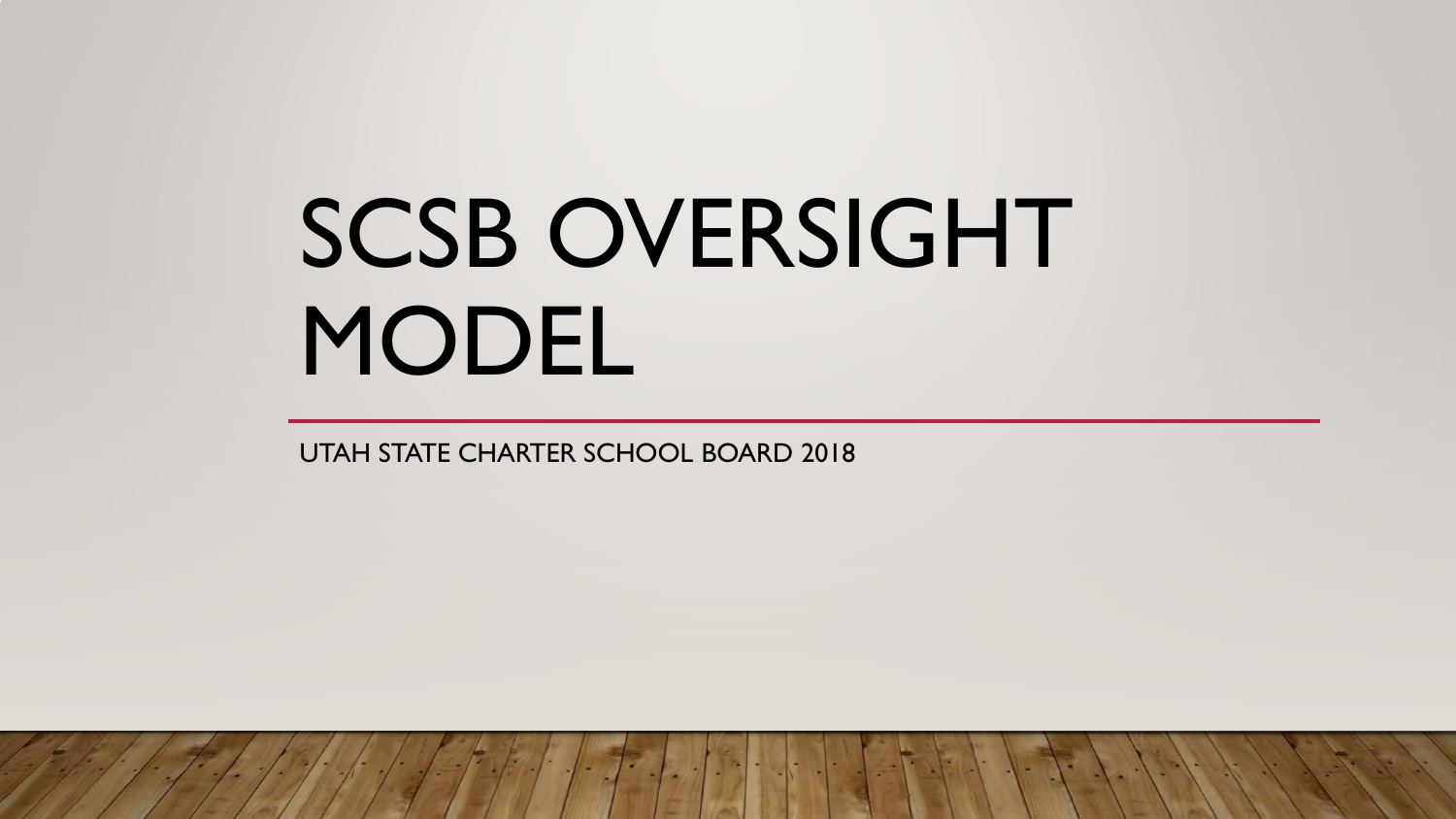# REQUIREMENT OF A CHARTER AUTHORIZER

#### • 53G-5-202

• (1)The State Charter School Board shall:

(b) annually review and evaluate the performance of charter schools authorized by the State Charter School Board and hold the schools accountable for their performance;

(c) monitor charter schools authorized by the State Charter School Board for compliance with federal and state laws, rules, and regulations;

- $53G-5-406$ 
	- The State Board of Education shall make rules that:
	- (3) establish a review process that is required of a charter school once every five years by its authorizer.
- R277-481
	- A. The State Charter School Board shall provide direct oversight to the charter schools for which it is the chartering entity, including requiring all charter schools to:
		- (1) comply with their charter agreements containing clear and meaningful expectations for measuring charter school quality.
		- (2) annually review charter agreements, as maintained by the USOE;

(3) regularly review other matters specific to effective charter school operations, including a comprehensive review of governing board performance at least once every five years; and

(4) audit and investigate claims of fraud or misuse of public assets or funds.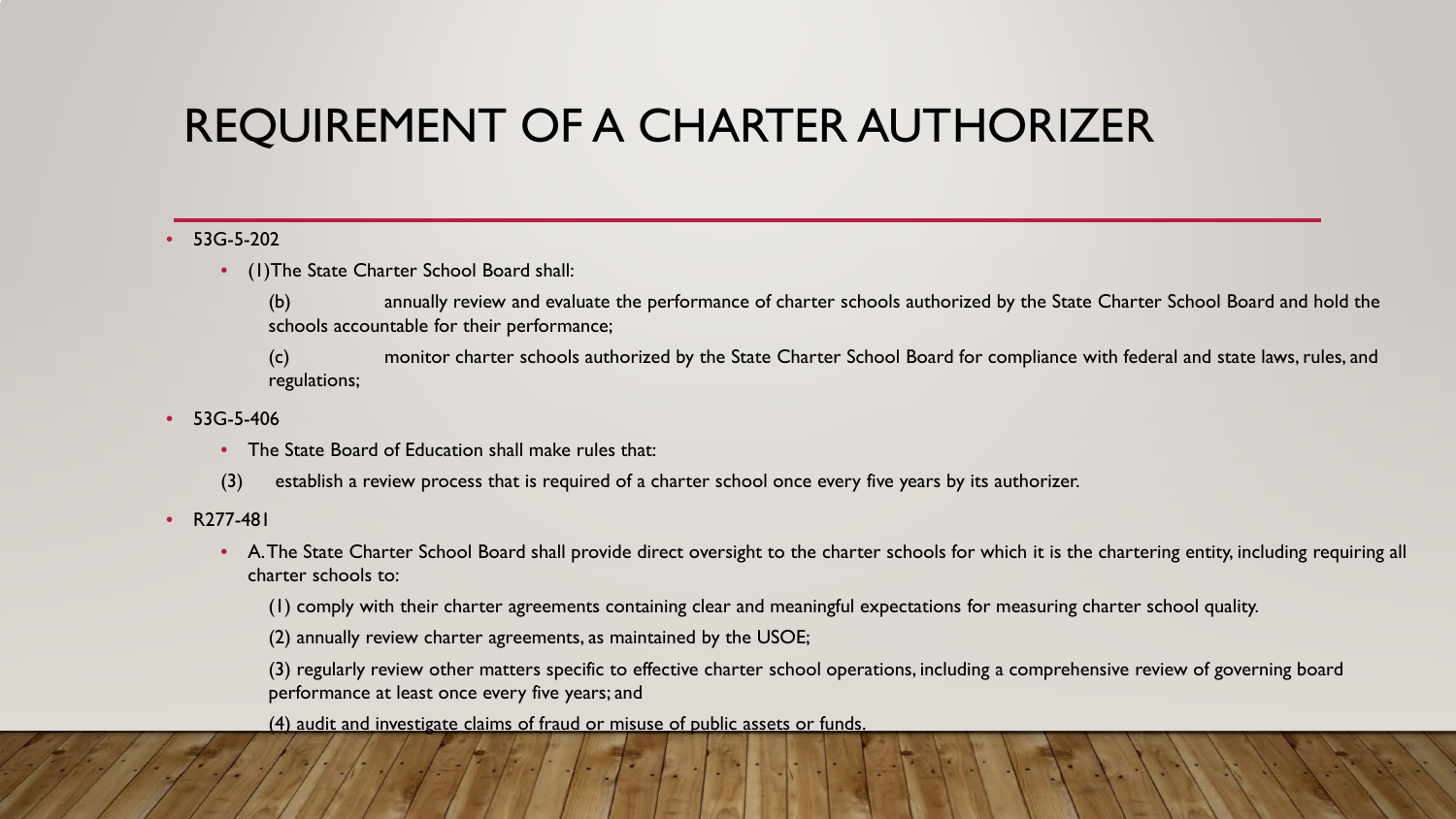# OVERSIGHT MODEL

- Based on the theory that a concern or deficiency is best resolved at the least intrusive stage possible and that support is a better response to deficiencies than punishment
- If offered support is not effective, there are consequences that aim to protect students and provide for positive student outcomes
- All concerns are reviewed and researched before action is taken; there are no automatic triggers; uses indicators, not standards
- Depending on the severity of the concern and the charter school's response or ability to resolve deficiencies determines the level in the oversight model
- A school may successfully exit any level without going back through the levels:
	- For example, a school that successfully resolves all deficiencies while in probation would not be placed on warning or a lower level of monitoring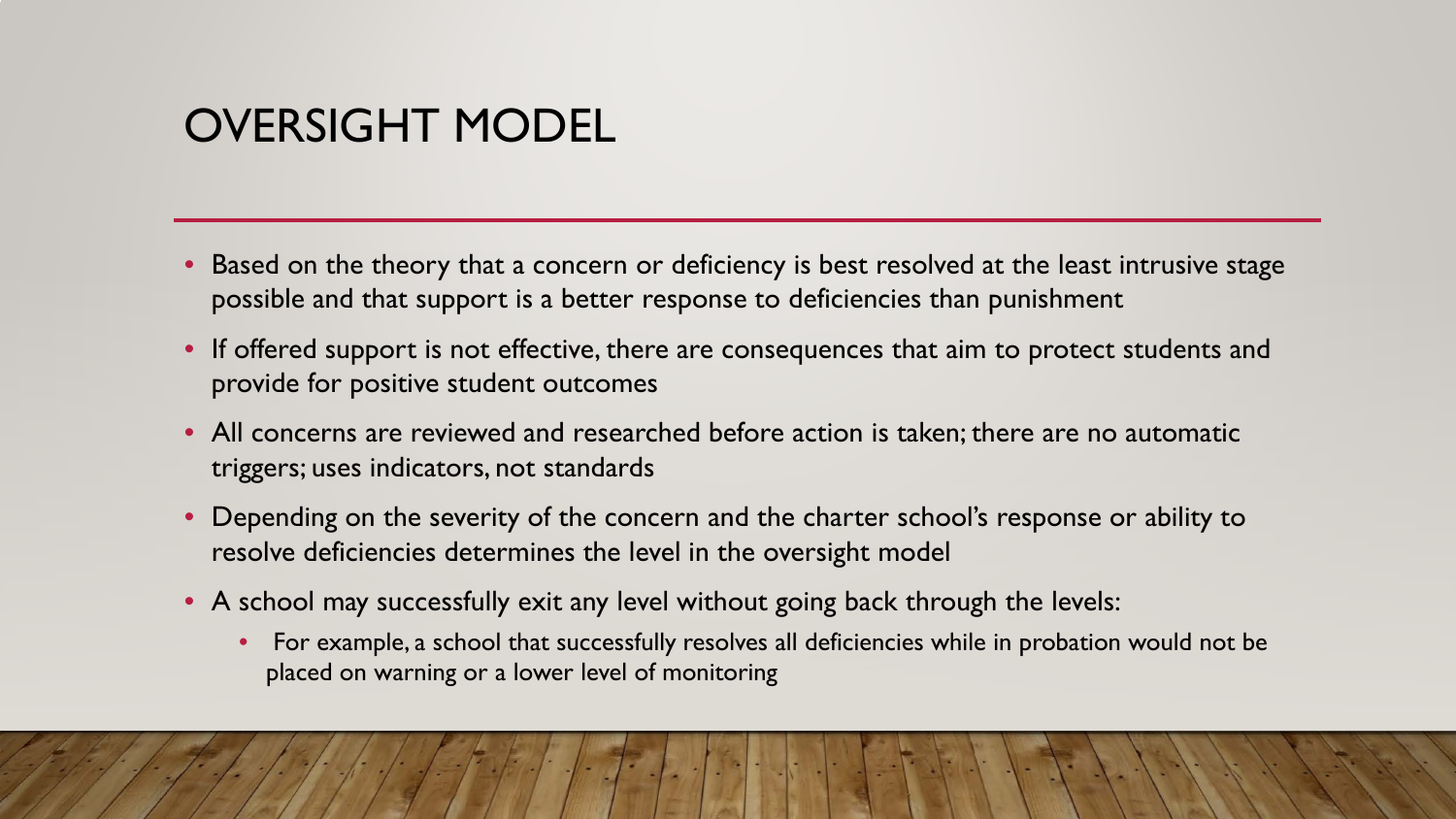

Does not identify if a school requires further oversight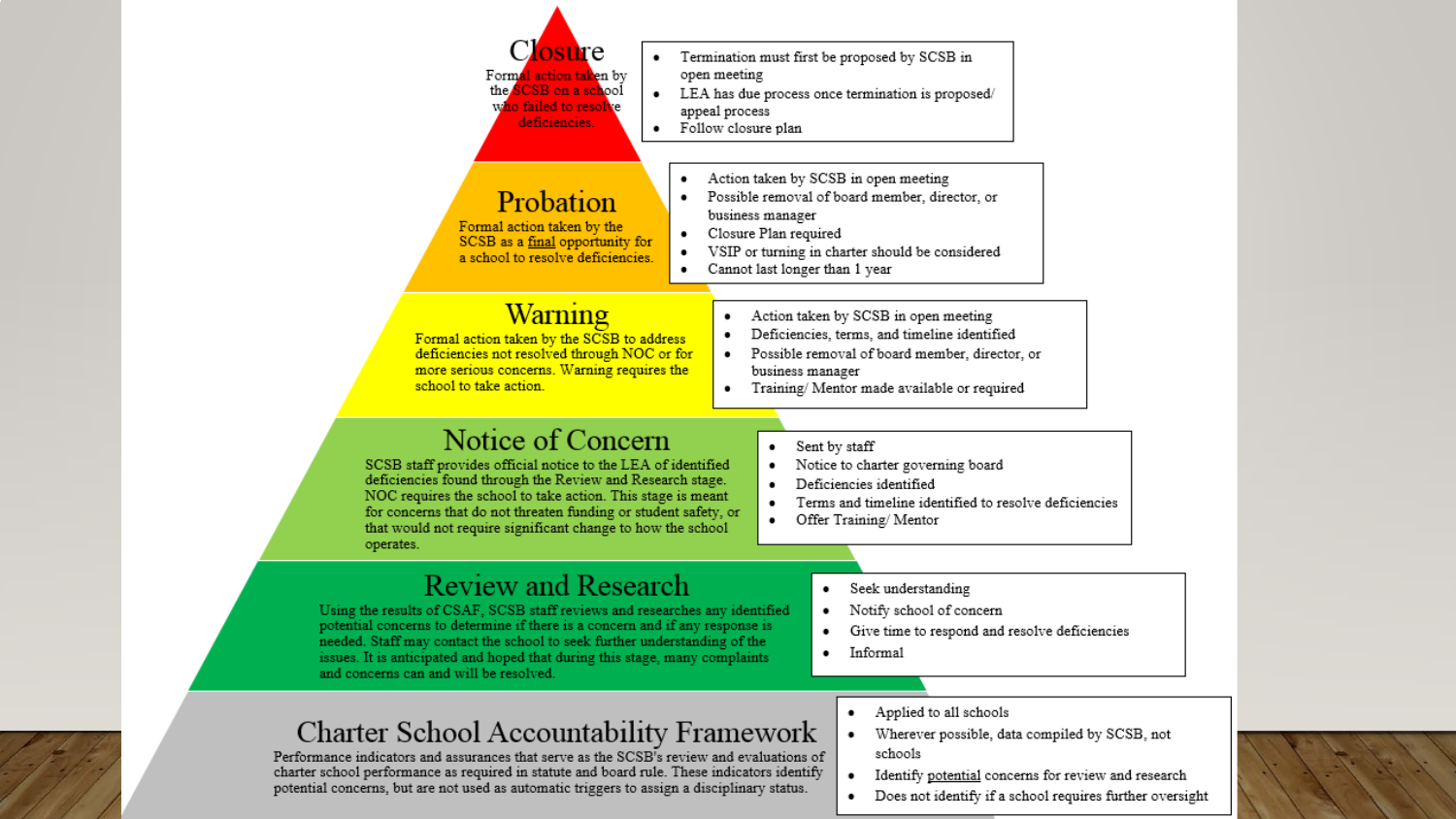# CHARTER SCHOOL ACCOUNTABILITY FRAMEWORK (CSAF)

- Used to identify **potential** concerns
- Seeks to look at a school holistically
	- Charter Fidelity
	- School Achievement
	- **Enrollment**
	- Finance
	- Governance
- Three types of reviews:
	- Annual Review and Assurances: U.C.A. 53G-5-202(1)(b)
	- Comprehensive Five-Year Review: R277-481-3(A)(3)
	- Compliance Monitoring: U.C.A. 53G-5-202(1)(c)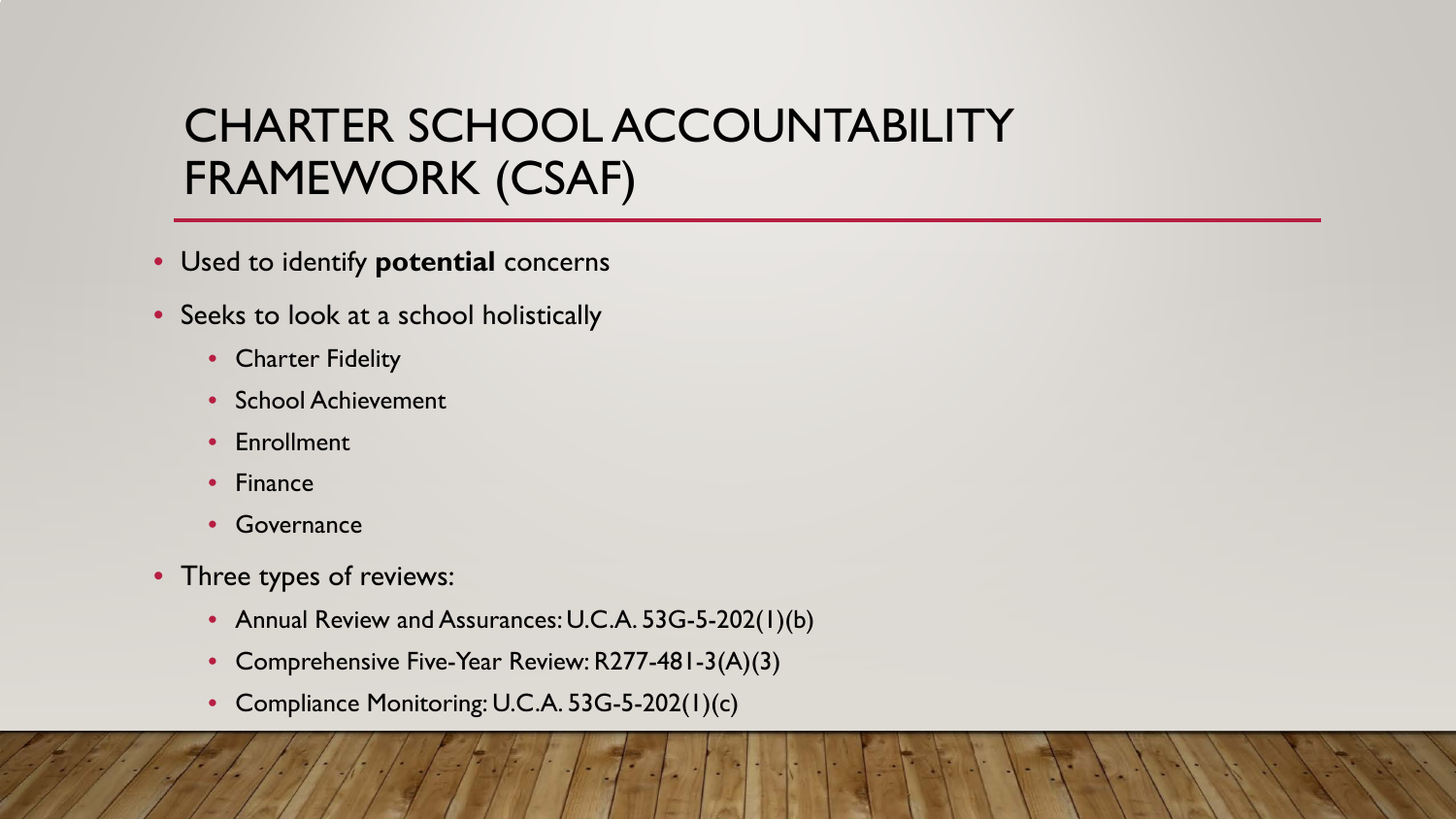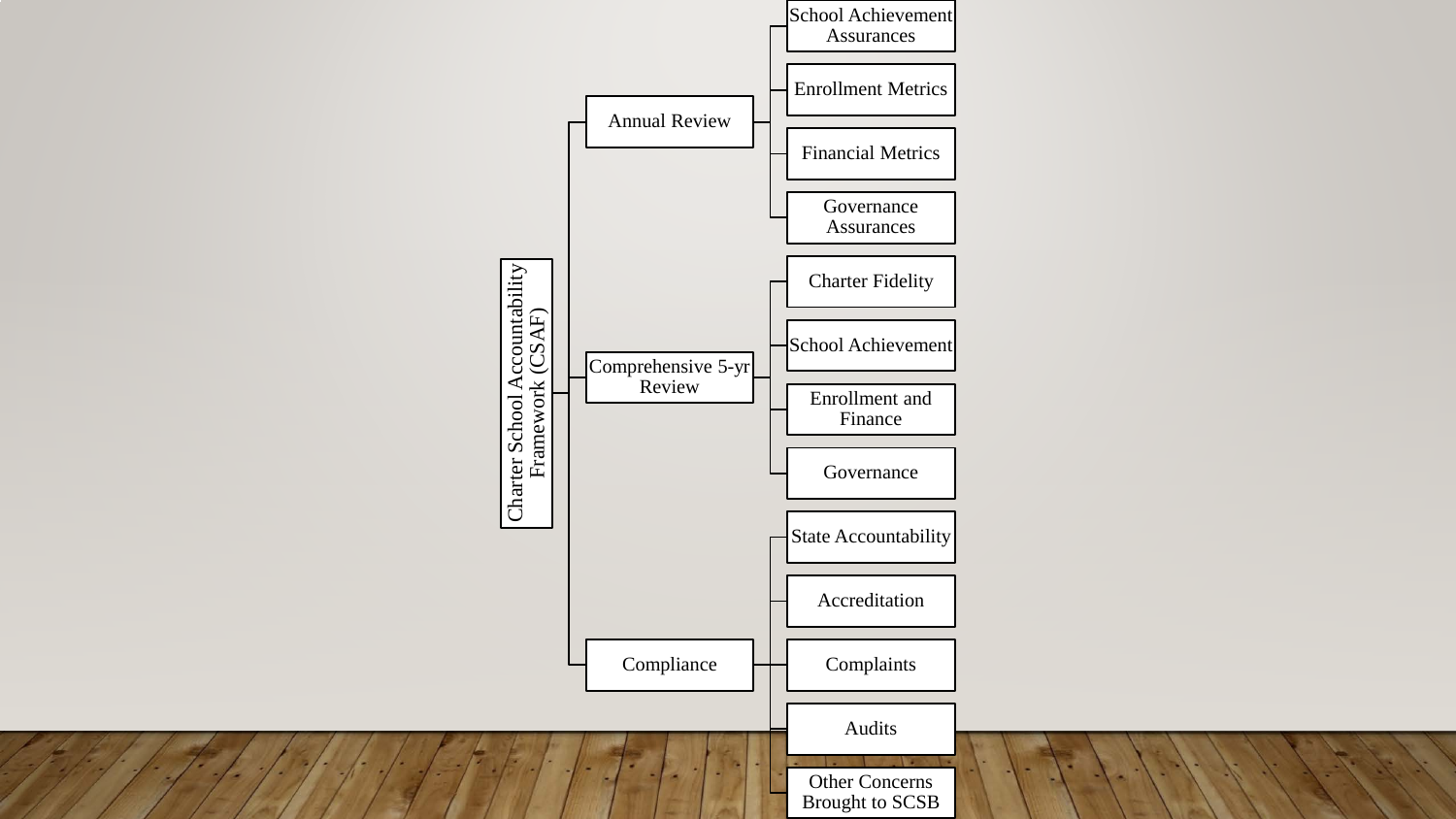#### ANNUAL REVIEW: REVISING CSPS

- According to [UCA §53G-5-202\(1\)\(b\)](https://le.utah.gov/xcode/Title53G/Chapter5/53G-5-S202.html?v=C53G-5-S202_2018012420180124), the SCSB is to "annually review and evaluate the performance of charter schools…and hold the schools accountable for their performance"
- In past the Charter School Performance Standards (CSPS) met this requirement
- Beginning January 2017, a workgroup of charter staff and governing board members convened to evaluate CSPS and recommend changes
- Developed an annual review based on assurances and metrics using data available to SCSB to minimize burden on schools
- Annual review uses indicators, not standards
	- Any indicator not met is reviewed and researched for understanding and context
	- It is expected most things will be resolved in Review and Research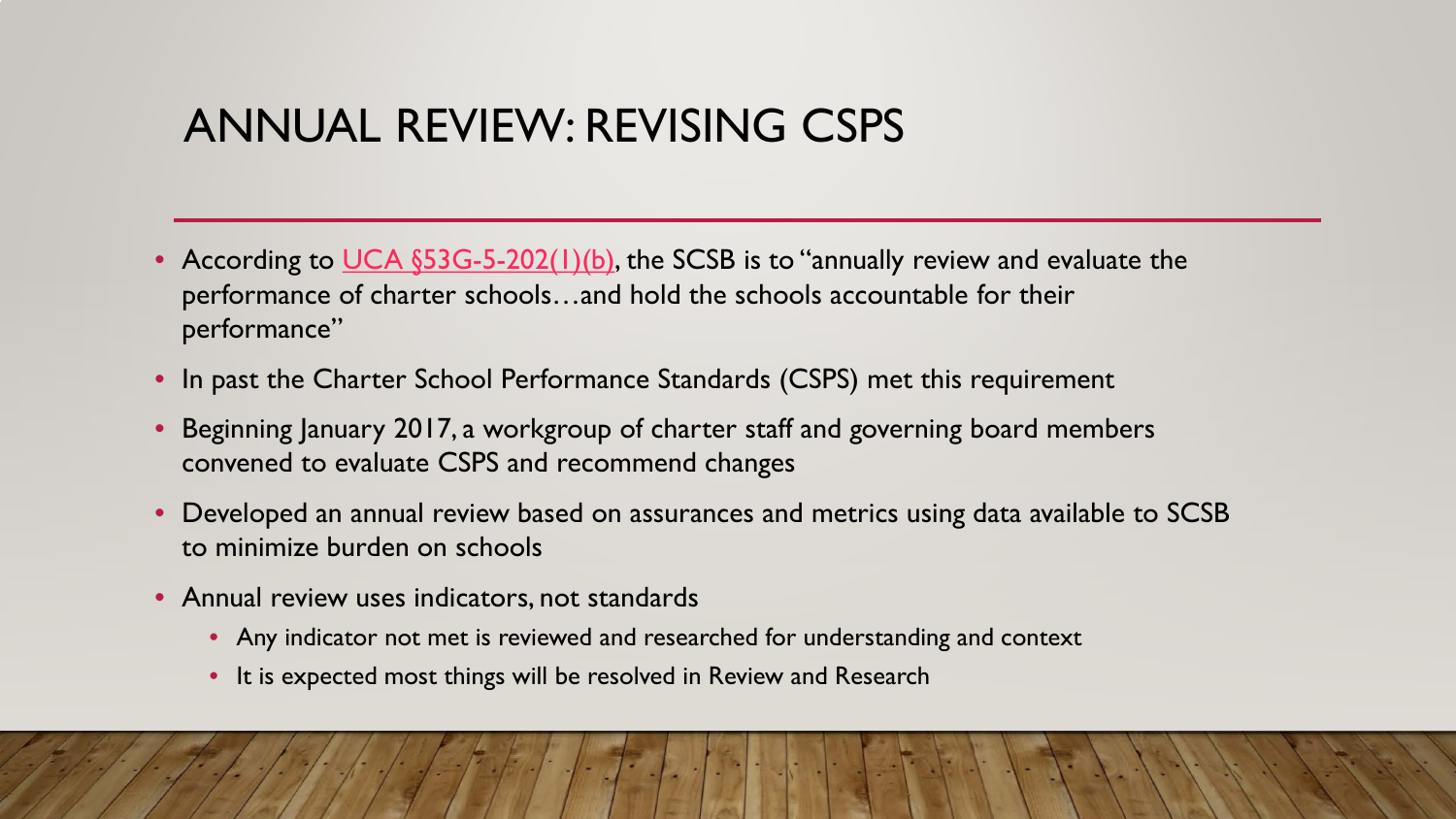# ANNUAL REVIEW: AREAS

- School Achievement Assurances
	- Assurances the school has goals, is regularly reviewing goals, and is making progress toward meeting goals
- Enrollment
	- Indicators compiled using data submitted to UTREx regarding enrollment and retention
- Finance
	- Indicators compiled using data from audited financial statements
- Governance
	- Assurances regarding governing board performance and adherence to law
- See CSAF documents for details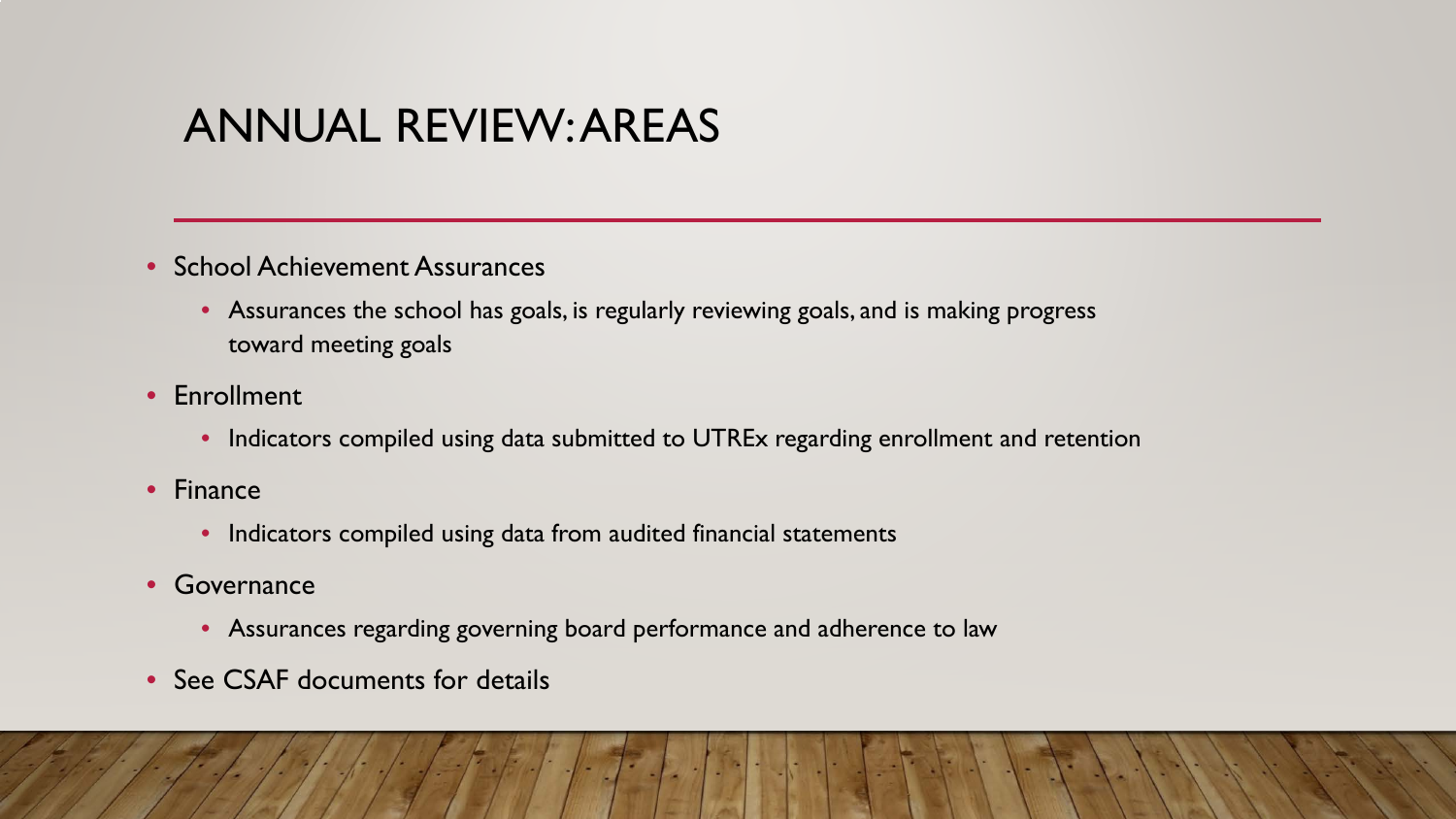#### ANNUAL REVIEW

- Assurances done by school in UCAP
	- School provides comment/explanation to anything they cannot assure
- Other indicators compiled by SCSB when data is available
- Any target not met or assurance not made initiates Research and Review
	- It is assumed that there could be many reasons for a missed target or assurance, thus a not met indicator does not necessarily indicate a concern or problem
- Under Research and Review a school may be contacted for more information
	- If data and information available to SCSB does not provide sufficient information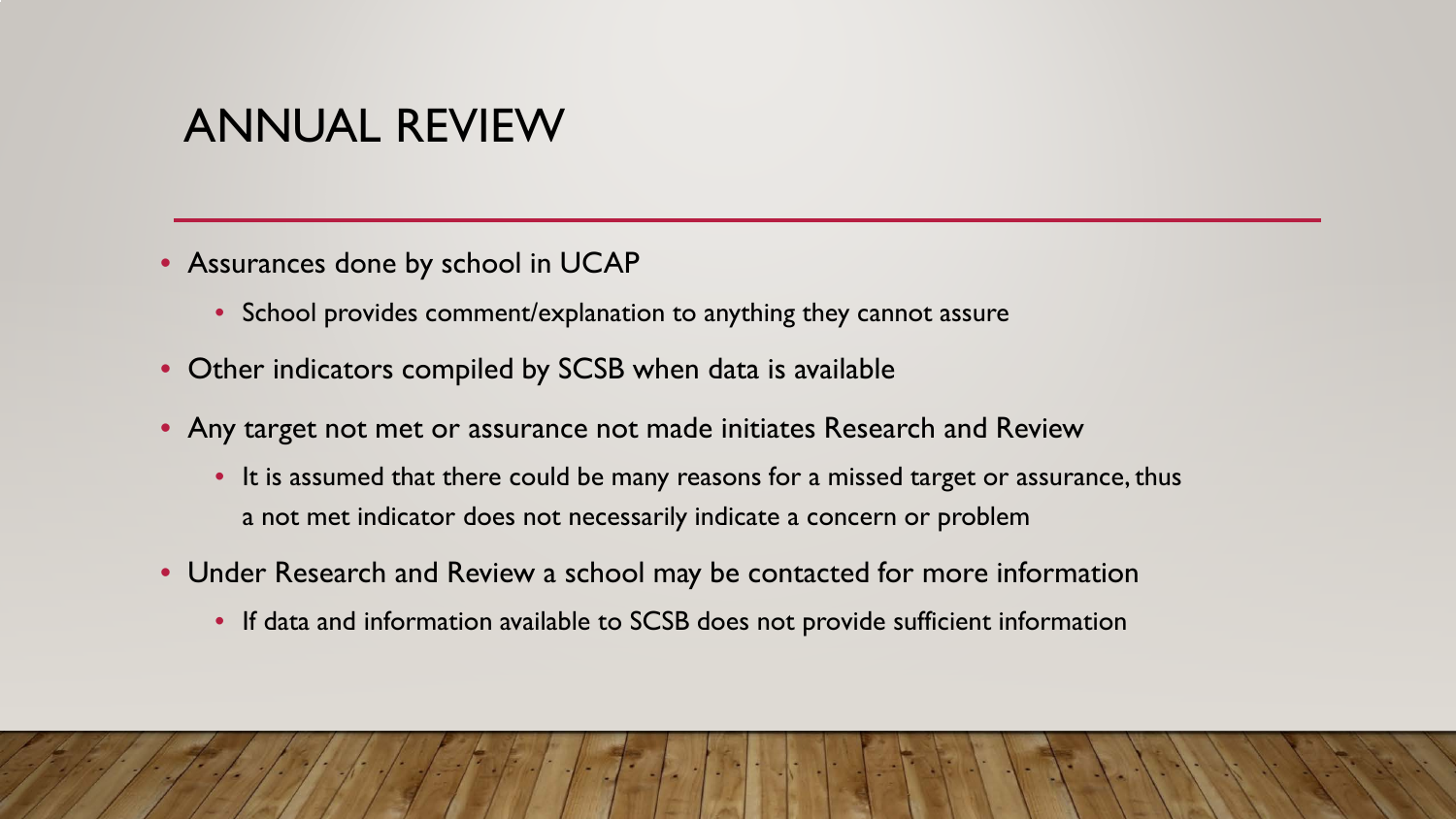#### COMPREHENSIVE FIVE-YEAR REVIEW

- According to [R277-481-3A\(3\),](https://rules.utah.gov/publicat/code/r277/r277-481.htm) the SCSB is to conduct "a comprehensive review of governing board performance at least once every five years"
- Will occur at year three, year five, and every five years thereafter
- Anything not met is not automatically considered a concern or deficiency
	- Anything not met is reviewed and researched for understanding and context
	- It is expected most things will be resolved in Review and Research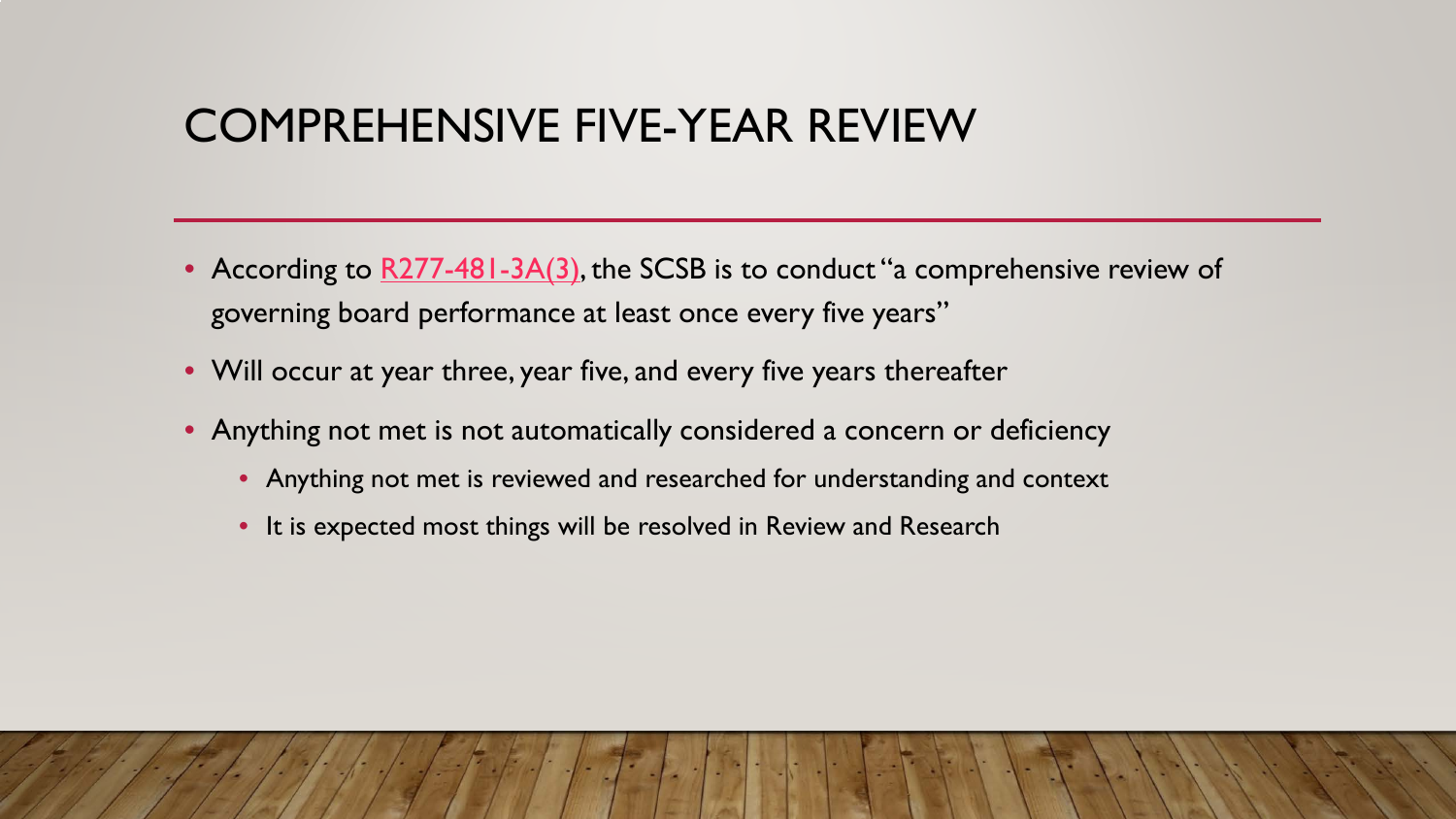# COMPREHENSIVE FIVE-YEAR REVIEW: AREAS

- Charter Fidelity
	- Evidence of key elements (material representations) in charter agreement
	- Easy with Exhibit A
- School Achievement
	- Data on school's goals
- Enrollment and Finance
	- Uses data submitted to UTREx and reported on Audited Financial Statements
- Governance
	- Evidence supporting annual governance assurances, pulled from minutes, agendas, etc.
	- Observations at governing board meetings per rubric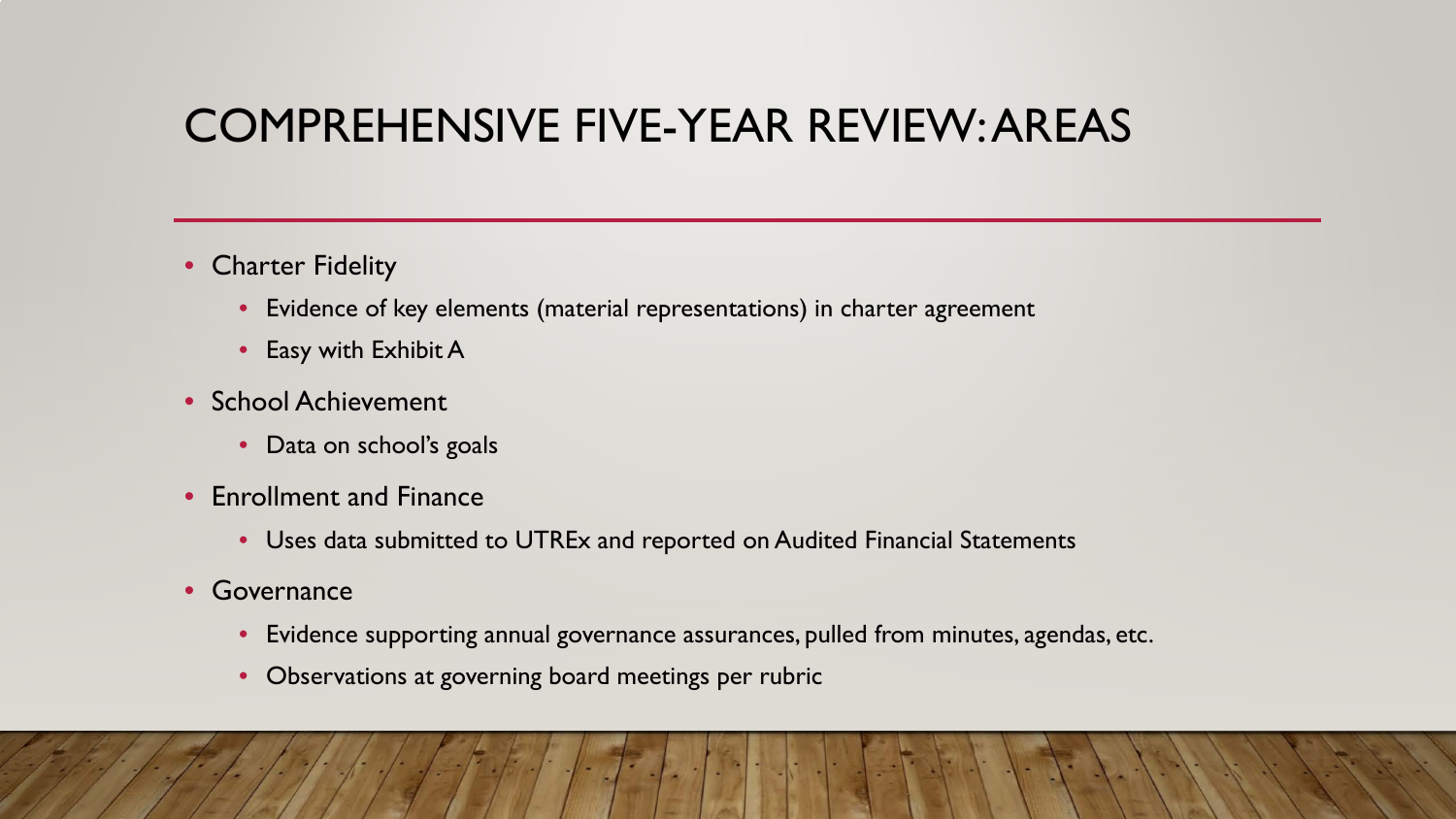# COMPLIANCE MONITORING

- According to [UCA §53G-5-202\(1\)\(c\)](https://le.utah.gov/xcode/Title53G/Chapter5/53G-5-S202.html?v=C53G-5-S202_2018012420180124), the SCSB is to "monitor charter schools...for compliance with federal state laws, rules, and regulations"
- SCSB does not routinely monitor such compliance, but responds when notice is provided of noncompliance
	- Reactive vs. proactive
	- Compliance issues brought to SCSB attention are reviewed and researched for understanding and context
	- It is expected most things will be resolved in Review and Research